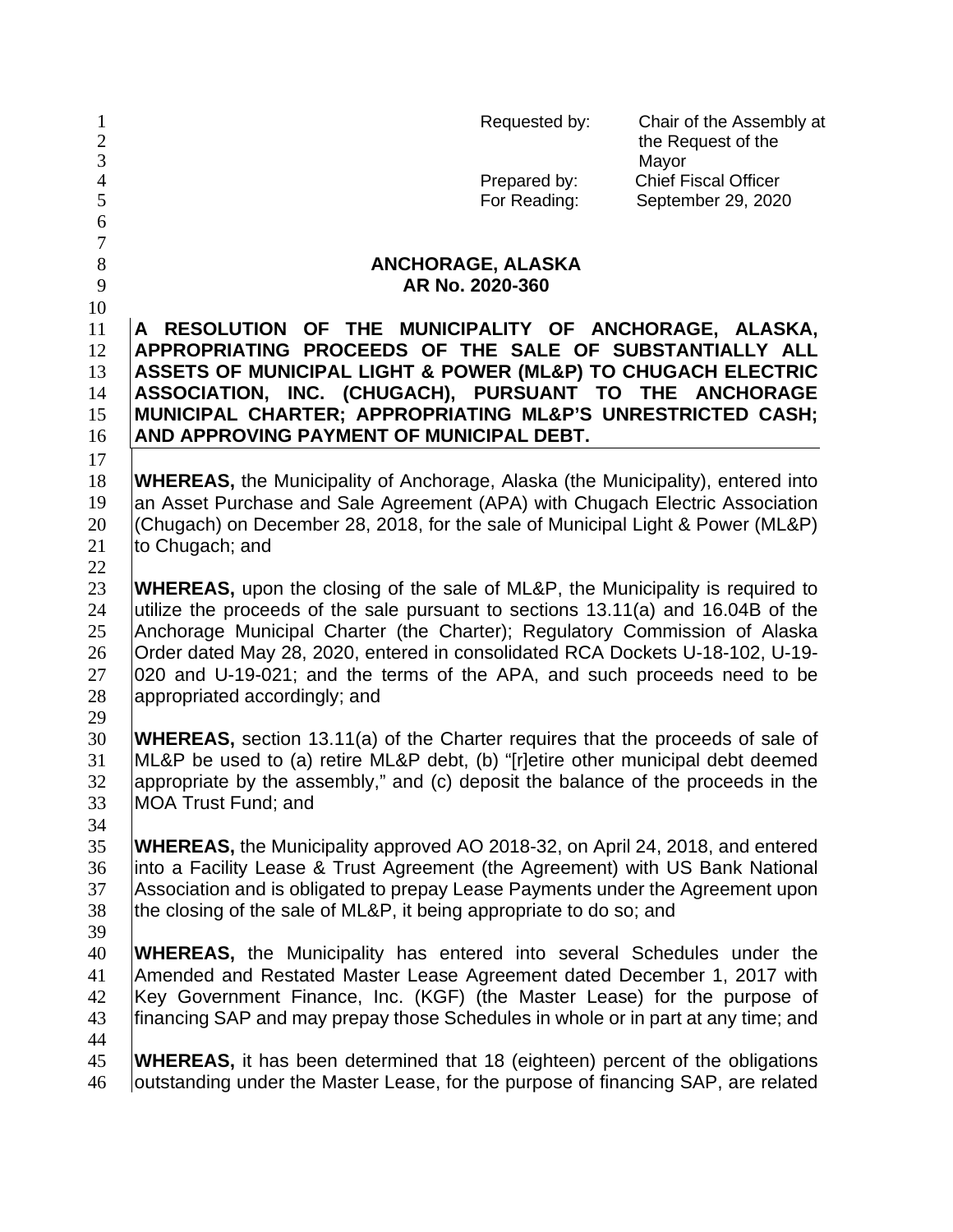to ML&P and it is now appropriate to retire the same percent of the obligations **Joutstanding under the Master Lease Agreement; and** 

 **WHEREAS**, the 2020 General Government Operating Budget was revised and approved per AR 2020-94(S) As Amended, on April 28, 2020, based on a July 31 ML&P closing date; and

8 **WHEREAS**, the 2020 ML&P Operating Budget was revised and approved per AR<br>9 2020-114, on April 28, 2020, based on a July 31 closing date: and 2020-114, on April 28, 2020, based on a July 31 closing date; and

 **WHEREAS**, the 2020 ML&P Operating Budget was amended and approved per AR<br>12 2020-306, on August 25, 2020, bringing the budget back to a full year budget as 2020-306, on August 25, 2020, bringing the budget back to a full year budget as presented in the 2020 approved budget; and 

 **WHEREAS,** the ML&P Sale Proceeds Fund (170000) is established to be used 16 Solely for the purpose of transactions related to the sale; and

 **WHEREAS,** the Assembly hereby anticipates the sale price of approximately \$757,800,000 from the sale of ML&P, with the net proceeds posted to the ML&P 20 Sale Proceeds Fund (170000); and

 **WHEREAS,** the following appropriation amounts are based on the July 31, 2020 ML&P Financial Statements and are required obligations to finalize the sale of the ML&P Utility. Due to timing, the actual amounts may differ slightly, but will not exceed the appropriated amounts; now, therefore

## **THE ANCHORAGE ASSEMBLY RESOLVES**:

 **Section 1.** Municipality of Anchorage Trust Fund (the MOA Trust Fund). The Assembly hereby appropriates an amount not to exceed ONE HUNDRED SIXTY- TWO MILLION NINE HUNDRED EIGHTY THOUSAND DOLLARS (\$162,980,000) 32 of ML&P sale proceeds as a contribution from the ML&P Sale Proceeds Fund (170000) to the MOA Trust Fund (730000) corpus.

 **Section 2.** MOA Trust Fund. The Assembly hereby appropriates an amount not to 36 exceed FIFTY-ONE MILLION FOUR HUNDRED FORTY THOUSAND DOLLARS (\$51,440,000) of ML&P sale proceeds as a contribution from the ML&P Operating Fund (530000), ML&P Department, to the ML&P Sale Proceeds Fund (170000) and appropriating said contribution as a contribution to the MOA Trust Fund (730000) corpus.

 **Section 3.** Redemption of the Series 2005A Bonds and the 2009 Bonds. The Assembly hereby appropriates an amount not to exceed ONE HUNDRED THIRTY- FOUR MILLION SIX HUNDRED THIRTY THOUSAND DOLLARS (\$134,630,000) of ML&P sale proceeds as a contribution from the ML&P Sale Proceeds Fund (170000) to the ML&P Operating Fund (530000), ML&P Department, for the purpose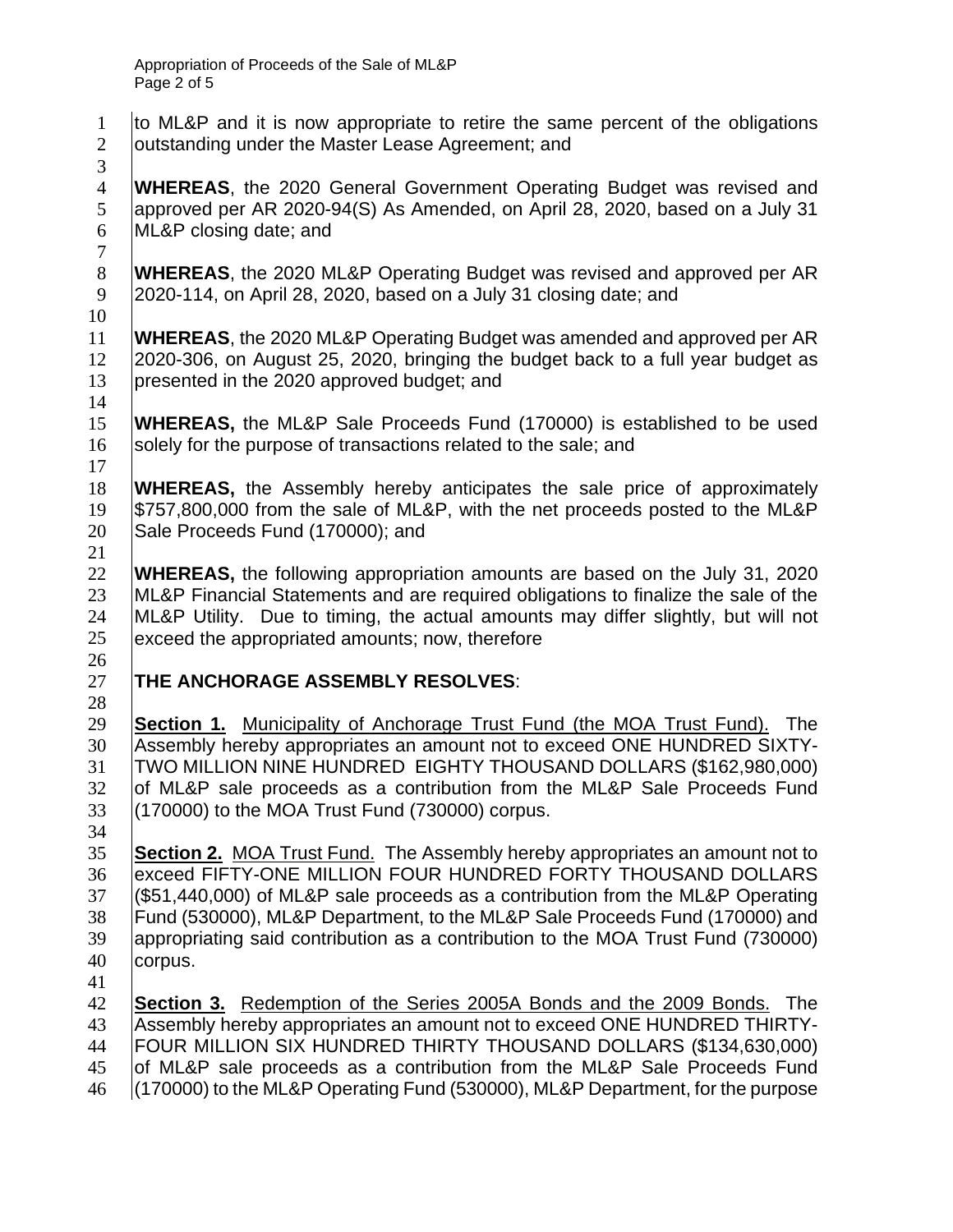1 of depositing such funds with an escrow agent for redemption of ML&P's **Joutstanding Series 2005A Bonds and 2009 Bonds.** 

 **Section 4.** Defeasance of the Series 2014 Bonds. The Assembly hereby 5 appropriates an amount not to exceed ONE HUNDRED SEVENTY MILLION NINE HUNDRED THOUSAND DOLLARS (\$170,900,000) of ML&P sale proceeds as a contribution from the ML&P Sale Proceeds Fund (170000) to the ML&P Operating Fund (530000), ML&P Department, for the purpose of depositing such funds with 9 an escrow agent for defeasance of ML&P's outstanding Series 2014 Bonds.

**Section 5.** Redemption of the Short-Term Borrowing Program (STBP). The 12 Assembly hereby appropriates an amount not to exceed ONE HUNDRED NINETY-Assembly hereby appropriates an amount not to exceed ONE HUNDRED NINETY- TWO MILLION ONE HUNDRED THIRTY THOUSAND DOLLARS (\$192,130,000) 14 of ML&P sale proceeds as a contribution from the ML&P Sale Proceeds Fund (170000) to the ML&P Operating Fund (530000), ML&P Department, for the purpose 16 of retiring the principal amount outstanding and accrued interest under the STBP Loan Agreement dated April 10, 2015, as amended, with Wells Fargo Municipal Capital Strategies, LLC.

 **Section 6.** Facility Lease & Trust Agreement Dated December 1, 2018. The Assembly hereby approves the prepayment of all Basic Lease Payments required 22 Junder the Agreement with the proceeds of the sale of ML&P. The Assembly hereby 23 appropriates an amount not to exceed EIGHT MILLION SIXTY THOUSAND DOLLARS (\$8,060,000) of ML&P sale proceeds as a contribution from the ML&P 25 Sale Proceeds Fund (170000), and appropriates said contribution, all to the 26 Areawide General Fund (101000), Office of the Chief Fiscal Officer, for debt service related to prepaying the outstanding principal and accrued interest through the day 28 prior to the financial close date.

 **Section 7.** Property Schedule Number 21 dated December 21, 2018 (the Schedule 21). The Assembly hereby approves the prepayment of eighteen percent of the 32 principal balance outstanding under the Master Lease Schedules for SAP and eighteen percent of the accrued interest due thereon and approves the prepayment 34 to be applied to Schedule 21 under the Master Lease. The Assembly hereby 35 appropriates an amount not to exceed FIVE MILLION FOUR HUNDRED TEN THOUSAND DOLLARS (\$5,410,000) of ML&P sale proceeds as a contribution from 37 Ithe ML&P Sale Proceeds Fund (170000) to the Information Technology Operating Fund (607000), Office of Information Technology, to make such prepayment.

 **Section 8.** Cost of Redemption, Defeasance, and Professional Service Fees. The Assembly hereby appropriates an amount not to exceed SEVEN HUNDRED THOUSAND DOLLARS (\$700,000) of ML&P sale proceeds as a contribution from the ML&P Sale Proceeds Fund (170000) and appropriating said contribution to the ML&P Operating Fund (530000), ML&P Department, for the purpose of depositing such proceeds into an escrow account for the purpose of paying certain professional service fees for the costs of redemption and defeasance of ML&P's outstanding debt **obligations**.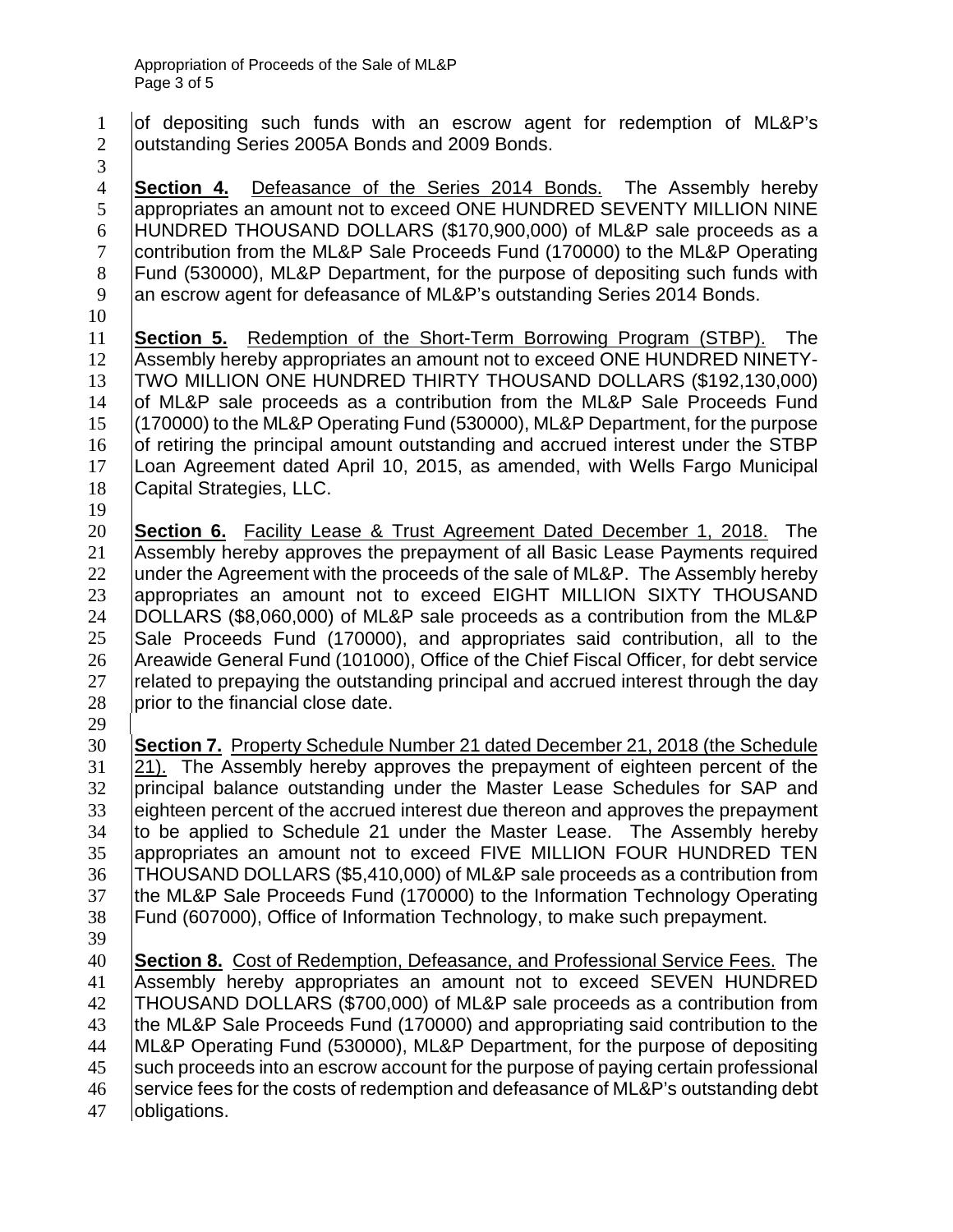**Section 9.** Alaska Center for Treatment. The Assembly hereby appropriates an 3 amount of FIFTEEN MILLION DOLLARS (\$15,000,000) of ML&P Unrestricted Cash from the ML&P Operating Fund (530000), ML&P Department, as a contribution to 5 the ML&P Sale Proceeds Fund (170000) and appropriating said contribution to the Areawide General Capital Improvement Projects Fund (401800), Real Estate Department, for the purpose of planning, permitting, design, construction, and 8 related demolition costs of the Alaska Center for Treatment, a planned substance use disorder center, or sending unused amount to Chugach.

**Section 10.** Reserve for Anchorage Hydropower. The Assembly hereby<br>12 appropriates an amount of THREE MILLION THREE HUNDRED THOUSAND appropriates an amount of THREE MILLION THREE HUNDRED THOUSAND DOLLARS (\$3,300,000) of ML&P Unrestricted Cash from the ML&P Operating Fund (530000), ML&P Department, as a contribution to the Anchorage Hydropower Fund (531000), for the purpose of establishing a reserve fund for the Municipality's **obligations for its share of the Eklutna Hydroelectric Project.** 

 **Section 11.** Employment Matters. The Assembly hereby appropriates an amount 19 | not to exceed FOUR MILLION ONE HUNDRED SEVENTY THOUSAND DOLLARS (\$4,170,000) of ML&P Unrestricted Cash from the ML&P Operating Fund (530000), ML&P Department, as a contribution to the ML&P Sale Proceeds Fund (170000) 22 and appropriating said contribution to the Areawide General Fund (101000), Human Resources Department, for the purpose of extinguishing liabilities relating to any 24 payroll or other compensation obligations incurred and required to be paid prior to  $the close.$ 

 **Section 12.** Central Services Intragovernmental Charges (IGC) Recovery. The 28 Assembly hereby appropriates an amount not to exceed SIX HUNDRED FIFTY THOUSAND DOLLARS (\$650,000) of ML&P Unrestricted Cash from the ML&P Operating Fund (530000), ML&P Department, as a contribution to the ML&P Sale Proceeds Fund (170000) and appropriating said contribution to the Areawide General Fund (101000), Office of the Chief Fiscal Officer, for the purpose of 33 Fecovering the lost 2020 General Government IGC revenue due to the sale of ML&P 34 and reducing the corresponding General Government Approved Operating Budget, Office of the Chief Fiscal Officer, to reflect this amount.

 **Section 13.** Contributed Support in 2021. The Assembly hereby appropriates an 38 amount not to exceed ONE HUNDRED FIFTY THOUSAND DOLLARS (\$150,000) 39 of ML&P Unrestricted Cash from the ML&P Operating Fund (530000), ML&P Department, as a contribution to the ML&P Sale Proceeds Fund (170000) and appropriating said contribution to the Areawide General Fund (101000), Office of the Chief Fiscal Officer, for contributed support in 2021. The \$150,000 will be classified as committed fund balance as part of the 2020 Fund 101000 Fund Balance calculations.

 **Section 14.** MOA Trust Fund. The Assembly hereby appropriates an amount not 47 to exceed TEN MILLION DOLLARS (\$10,000,000) of ML&P sale proceeds as a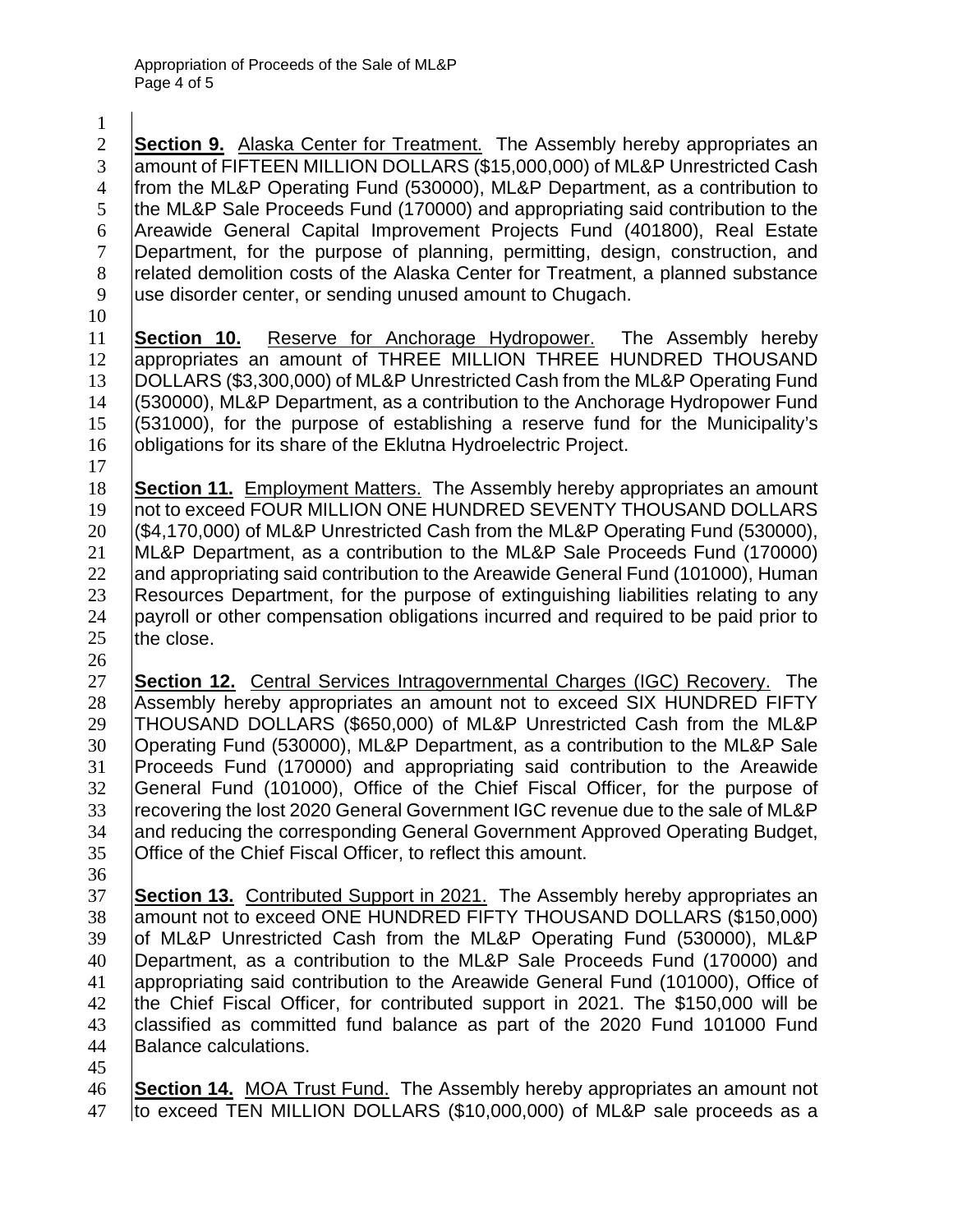| $\mathbf{1}$<br>$\overline{2}$ | contribution from the ML&P Sale Proceeds Fund (170000) to the MOA Trust Fund<br>(730000) corpus, representing the remaining funds, after the sale transactions are                                                                                                                             |
|--------------------------------|------------------------------------------------------------------------------------------------------------------------------------------------------------------------------------------------------------------------------------------------------------------------------------------------|
| 3<br>$\overline{4}$            | complete, to be deposited in the MOA Trust Fund.                                                                                                                                                                                                                                               |
| 5<br>6<br>$\tau$<br>8          | Section 15. Balance of ML&P Unrestricted Cash. The Assembly hereby<br>appropriates an amount not to exceed SIX MILLION DOLLARS (\$6,000,000) of<br>ML&P Unrestricted Cash from the ML&P Sale Proceeds Fund (170000), as a<br>contribution to the Areawide General Fund (101000), fund balance. |
| 9<br>10<br>11<br>12            | <b>Section 16.</b> Effective Date. This resolution shall be effective immediately upon<br>passage and approval by the Assembly.                                                                                                                                                                |
| 13<br>14<br>15<br>16<br>17     | PASSED AND APPROVED by the Assembly of the Municipality of Anchorage, this<br>__ day of ________, 2020.                                                                                                                                                                                        |
| 18<br>19<br>20<br>21           | Chair of the Assembly                                                                                                                                                                                                                                                                          |
| 22<br>23<br>24<br>25           | <b>ATTEST:</b>                                                                                                                                                                                                                                                                                 |
| 26                             | <b>Municipal Clerk</b>                                                                                                                                                                                                                                                                         |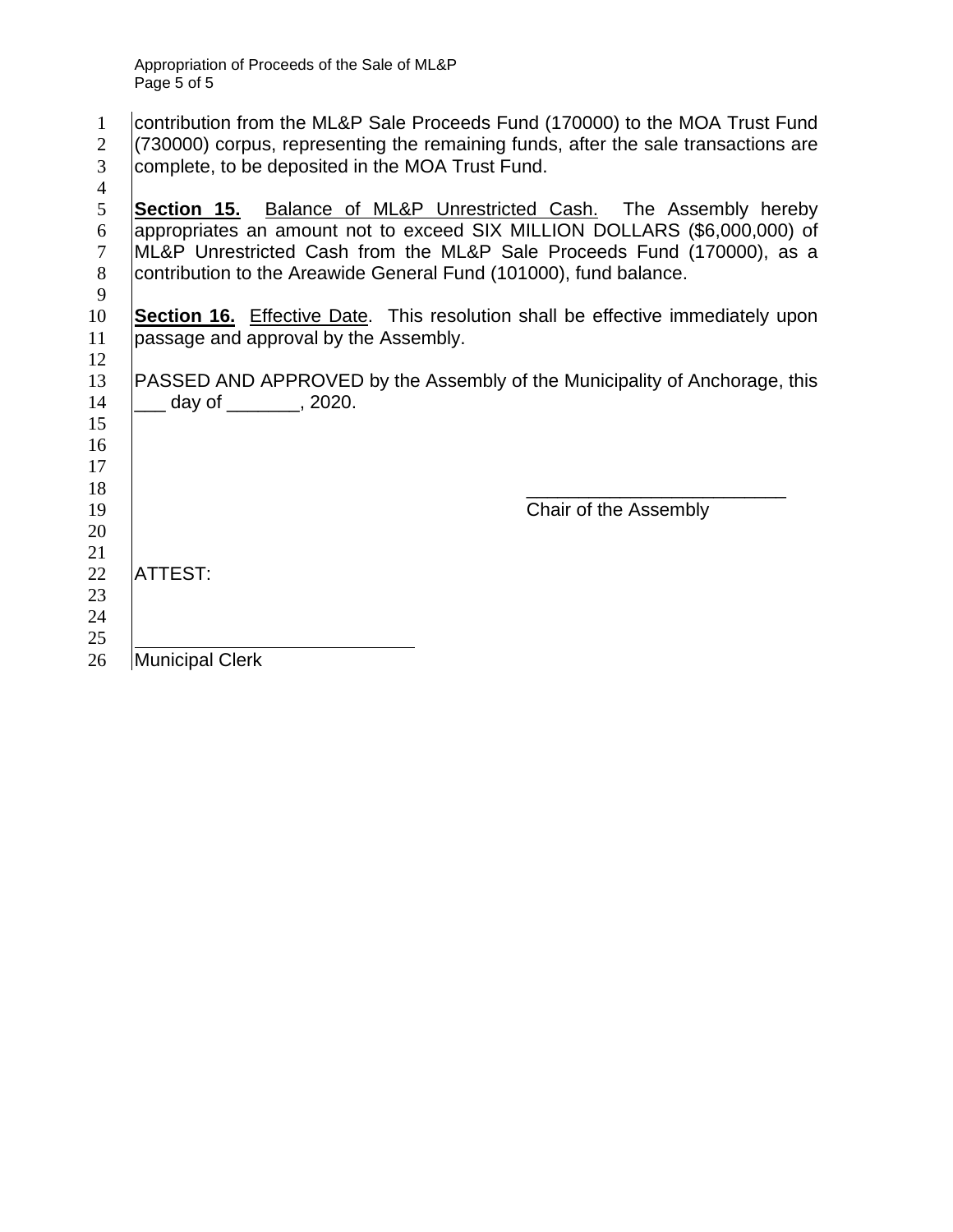

## **MUNICIPALITY OF ANCHORAGE**

## *ASSEMBLY MEMORANDUM*

**No.** AM 581-2020

## **Meeting Date:** September 29, 2020

| Subject:<br>DEBT.<br>The attached resolution appropriates the activity required for the sale of ML&P. In<br>accordance with Charter 13.11, the proceeds will be used to pay down municipal debt<br>and further endow the MOA Trust.<br>Additionally, the attached resolution appropriates unrestricted cash for:<br><b>Alaska Center for Treatment</b><br>$\bullet$<br>Reserve for Anchorage Hydropower<br>$\bullet$<br>Employment Matters, including contractual PERS liabilities and retention payments<br>$\bullet$<br>IGCs revenue recovery, as included in the 2020 General Government Operating<br>$\bullet$<br><b>Budget</b><br>2021 contributed support for Anchorage Economic Development Corporation (AEDC),<br>$\bullet$<br>shared Environmental Services Manager and lobbyist.<br>The appropriation amounts are based on the July 31, 2020 ML&P Financial Statements.<br>financial statements. | A RESOLUTION OF THE MUNICIPALITY OF ANCHORAGE, ALASKA,<br>APPROPRIATING PROCEEDS OF THE SALE OF SUBSTANTIALLY<br>ALL ASSETS OF MUNICIPAL LIGHT & POWER (ML&P) TO CHUGACH<br>ELECTRIC ASSOCIATION, INC. (CHUGACH), PURSUANT TO THE<br>ANCHORAGE MUNICIPAL CHARTER AND APPROPRIATING ML&P'S<br>UNRESTRICTED CASH; AND APPROVING PAYMENT OF MUNICIPAL |                                        |  |  |  |  |  |
|------------------------------------------------------------------------------------------------------------------------------------------------------------------------------------------------------------------------------------------------------------------------------------------------------------------------------------------------------------------------------------------------------------------------------------------------------------------------------------------------------------------------------------------------------------------------------------------------------------------------------------------------------------------------------------------------------------------------------------------------------------------------------------------------------------------------------------------------------------------------------------------------------------|----------------------------------------------------------------------------------------------------------------------------------------------------------------------------------------------------------------------------------------------------------------------------------------------------------------------------------------------------|----------------------------------------|--|--|--|--|--|
|                                                                                                                                                                                                                                                                                                                                                                                                                                                                                                                                                                                                                                                                                                                                                                                                                                                                                                            |                                                                                                                                                                                                                                                                                                                                                    |                                        |  |  |  |  |  |
|                                                                                                                                                                                                                                                                                                                                                                                                                                                                                                                                                                                                                                                                                                                                                                                                                                                                                                            |                                                                                                                                                                                                                                                                                                                                                    |                                        |  |  |  |  |  |
|                                                                                                                                                                                                                                                                                                                                                                                                                                                                                                                                                                                                                                                                                                                                                                                                                                                                                                            |                                                                                                                                                                                                                                                                                                                                                    |                                        |  |  |  |  |  |
|                                                                                                                                                                                                                                                                                                                                                                                                                                                                                                                                                                                                                                                                                                                                                                                                                                                                                                            |                                                                                                                                                                                                                                                                                                                                                    |                                        |  |  |  |  |  |
|                                                                                                                                                                                                                                                                                                                                                                                                                                                                                                                                                                                                                                                                                                                                                                                                                                                                                                            |                                                                                                                                                                                                                                                                                                                                                    |                                        |  |  |  |  |  |
|                                                                                                                                                                                                                                                                                                                                                                                                                                                                                                                                                                                                                                                                                                                                                                                                                                                                                                            |                                                                                                                                                                                                                                                                                                                                                    |                                        |  |  |  |  |  |
|                                                                                                                                                                                                                                                                                                                                                                                                                                                                                                                                                                                                                                                                                                                                                                                                                                                                                                            |                                                                                                                                                                                                                                                                                                                                                    |                                        |  |  |  |  |  |
|                                                                                                                                                                                                                                                                                                                                                                                                                                                                                                                                                                                                                                                                                                                                                                                                                                                                                                            |                                                                                                                                                                                                                                                                                                                                                    |                                        |  |  |  |  |  |
|                                                                                                                                                                                                                                                                                                                                                                                                                                                                                                                                                                                                                                                                                                                                                                                                                                                                                                            |                                                                                                                                                                                                                                                                                                                                                    |                                        |  |  |  |  |  |
|                                                                                                                                                                                                                                                                                                                                                                                                                                                                                                                                                                                                                                                                                                                                                                                                                                                                                                            |                                                                                                                                                                                                                                                                                                                                                    |                                        |  |  |  |  |  |
|                                                                                                                                                                                                                                                                                                                                                                                                                                                                                                                                                                                                                                                                                                                                                                                                                                                                                                            |                                                                                                                                                                                                                                                                                                                                                    |                                        |  |  |  |  |  |
|                                                                                                                                                                                                                                                                                                                                                                                                                                                                                                                                                                                                                                                                                                                                                                                                                                                                                                            |                                                                                                                                                                                                                                                                                                                                                    |                                        |  |  |  |  |  |
|                                                                                                                                                                                                                                                                                                                                                                                                                                                                                                                                                                                                                                                                                                                                                                                                                                                                                                            |                                                                                                                                                                                                                                                                                                                                                    |                                        |  |  |  |  |  |
|                                                                                                                                                                                                                                                                                                                                                                                                                                                                                                                                                                                                                                                                                                                                                                                                                                                                                                            |                                                                                                                                                                                                                                                                                                                                                    |                                        |  |  |  |  |  |
|                                                                                                                                                                                                                                                                                                                                                                                                                                                                                                                                                                                                                                                                                                                                                                                                                                                                                                            |                                                                                                                                                                                                                                                                                                                                                    |                                        |  |  |  |  |  |
|                                                                                                                                                                                                                                                                                                                                                                                                                                                                                                                                                                                                                                                                                                                                                                                                                                                                                                            |                                                                                                                                                                                                                                                                                                                                                    |                                        |  |  |  |  |  |
|                                                                                                                                                                                                                                                                                                                                                                                                                                                                                                                                                                                                                                                                                                                                                                                                                                                                                                            |                                                                                                                                                                                                                                                                                                                                                    |                                        |  |  |  |  |  |
|                                                                                                                                                                                                                                                                                                                                                                                                                                                                                                                                                                                                                                                                                                                                                                                                                                                                                                            |                                                                                                                                                                                                                                                                                                                                                    |                                        |  |  |  |  |  |
|                                                                                                                                                                                                                                                                                                                                                                                                                                                                                                                                                                                                                                                                                                                                                                                                                                                                                                            |                                                                                                                                                                                                                                                                                                                                                    |                                        |  |  |  |  |  |
|                                                                                                                                                                                                                                                                                                                                                                                                                                                                                                                                                                                                                                                                                                                                                                                                                                                                                                            |                                                                                                                                                                                                                                                                                                                                                    |                                        |  |  |  |  |  |
|                                                                                                                                                                                                                                                                                                                                                                                                                                                                                                                                                                                                                                                                                                                                                                                                                                                                                                            | Due to timing, the actual amounts may differ slightly, but will not exceed the appropriated                                                                                                                                                                                                                                                        |                                        |  |  |  |  |  |
|                                                                                                                                                                                                                                                                                                                                                                                                                                                                                                                                                                                                                                                                                                                                                                                                                                                                                                            | amounts. Additional appropriation document may be required, depending on final audited                                                                                                                                                                                                                                                             |                                        |  |  |  |  |  |
|                                                                                                                                                                                                                                                                                                                                                                                                                                                                                                                                                                                                                                                                                                                                                                                                                                                                                                            |                                                                                                                                                                                                                                                                                                                                                    |                                        |  |  |  |  |  |
|                                                                                                                                                                                                                                                                                                                                                                                                                                                                                                                                                                                                                                                                                                                                                                                                                                                                                                            | The Administration recommends a public hearing on October 13, 2020 for this matter.                                                                                                                                                                                                                                                                |                                        |  |  |  |  |  |
|                                                                                                                                                                                                                                                                                                                                                                                                                                                                                                                                                                                                                                                                                                                                                                                                                                                                                                            |                                                                                                                                                                                                                                                                                                                                                    |                                        |  |  |  |  |  |
| THE BUDGETARY DETAIL IS RECOMMENDED AS FOLLOWS:                                                                                                                                                                                                                                                                                                                                                                                                                                                                                                                                                                                                                                                                                                                                                                                                                                                            |                                                                                                                                                                                                                                                                                                                                                    |                                        |  |  |  |  |  |
|                                                                                                                                                                                                                                                                                                                                                                                                                                                                                                                                                                                                                                                                                                                                                                                                                                                                                                            |                                                                                                                                                                                                                                                                                                                                                    |                                        |  |  |  |  |  |
| <b>Revenues:</b>                                                                                                                                                                                                                                                                                                                                                                                                                                                                                                                                                                                                                                                                                                                                                                                                                                                                                           |                                                                                                                                                                                                                                                                                                                                                    |                                        |  |  |  |  |  |
| <b>Fund-Fund Center-Account</b>                                                                                                                                                                                                                                                                                                                                                                                                                                                                                                                                                                                                                                                                                                                                                                                                                                                                            | <b>Description</b><br><b>Contributions from Others</b>                                                                                                                                                                                                                                                                                             | <b>Amount</b>                          |  |  |  |  |  |
| 101000-181079-450010<br>101000-137079-450010                                                                                                                                                                                                                                                                                                                                                                                                                                                                                                                                                                                                                                                                                                                                                                                                                                                               | <b>Contributions from Others</b>                                                                                                                                                                                                                                                                                                                   | $\overline{\$}$ 4,170,000<br>8,060,000 |  |  |  |  |  |
| 170000-189530-470010<br><b>ML&amp;P Sale Proceeds</b>                                                                                                                                                                                                                                                                                                                                                                                                                                                                                                                                                                                                                                                                                                                                                                                                                                                      |                                                                                                                                                                                                                                                                                                                                                    |                                        |  |  |  |  |  |